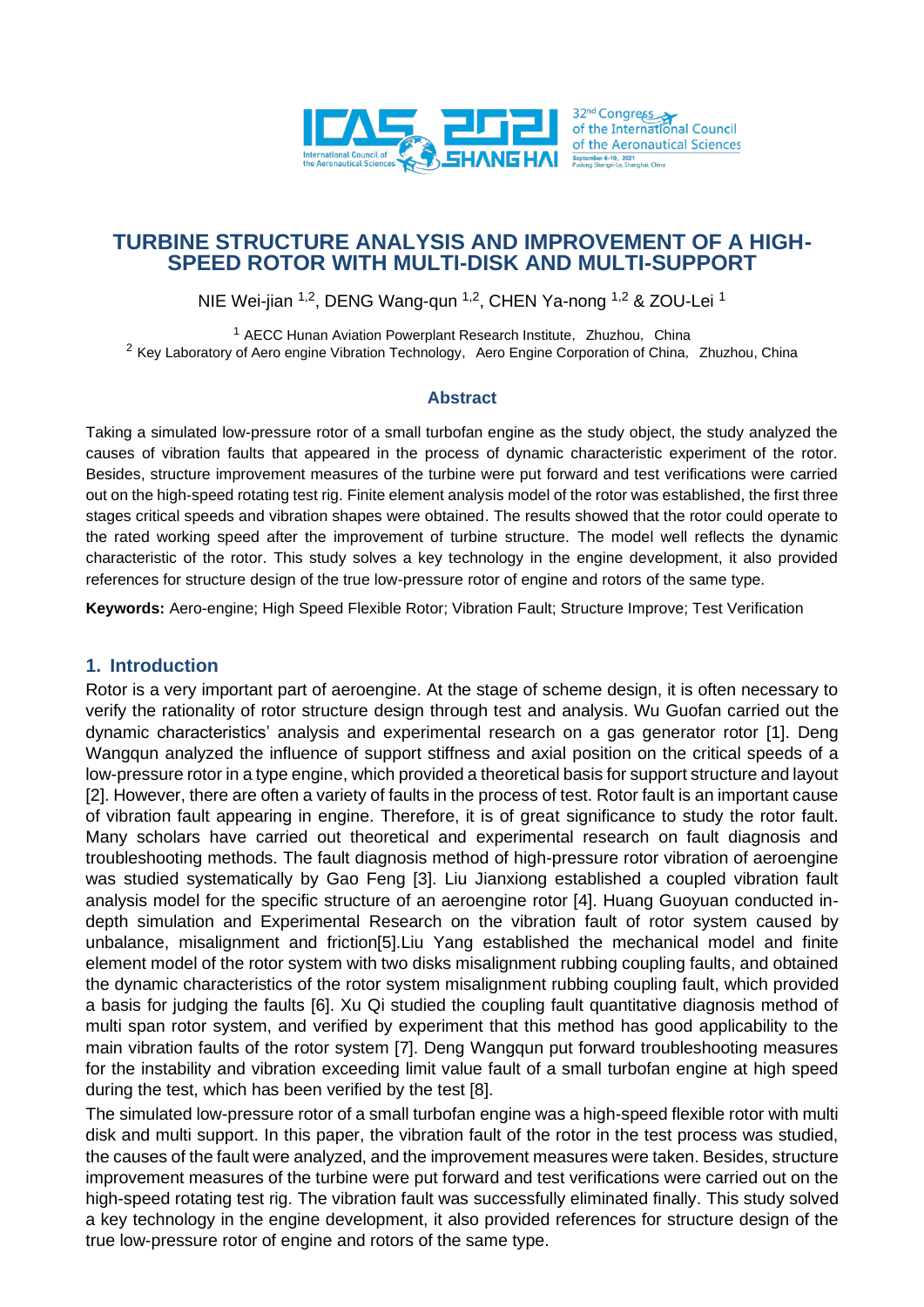### **2. Structure of the Rotor**

The structure of the simulated low-pressure rotor is as shown in figure 1. The rotor was mainly composed of five stimulated disks, including fan simulated disks, one booster stage simulated disk and turbine simulated disks, and low-pressure shaft with integral solid structure. There were four bearings in the rotor, among which the No.1 bearing was ball bearing, the No.2, No.5 and No.6 bearings were all roller bearing. No.1 support adopted squirrel cage type elastic support, No.5 support adopted elastic ring type elastic support, No.2 and No.6 supports were all rigid supports.

The high-speed flexible rotor, with complex structure, having four supports with 0-3-1 bearing scheme, was characteristic of multi-disk, multi-support and high rated working speed.



Figure 1 – Structural sketch of the simulated low-pressure rotor.

#### **3. Fault Analysis and Structure Improvement**

The installation and test schematic diagram of the simulated low-pressure rotor on the test rig is shown in Figure 2. The dynamic characteristic test of the rotor was carried out on the high-speed rotating test rig. The power input was realized through the connection of a slender floating shaft. During the test, the deflection of the rotor and the vibration acceleration of the pedestals were measured. The displacement sensors were arranged at positions ①, ② and ③ as shown in figure 2 to measuring the deflection of the rotor. The displacement sensors  $D_1$  and  $D_2$  were arranged at vertical direction of positions  $\circled{1}$  and  $\circled{3}$  respectively, and  $D_3$  and  $D_4$  were arranged at vertical and horizontal direction of position  $\oslash$  respectively. Two vibration acceleration sensors were arranged on each pedestal to measuring the vibration accelerations. In figure 2, " $\perp$ " and "=" indicate the vertical and horizontal directions of measurement respectively.

The installation photo of the simulated low-pressure rotor on the test rig is shown in Figure 3.



Figure 2 – Installation and test schematic diagram of the simulated low-pressure rotor.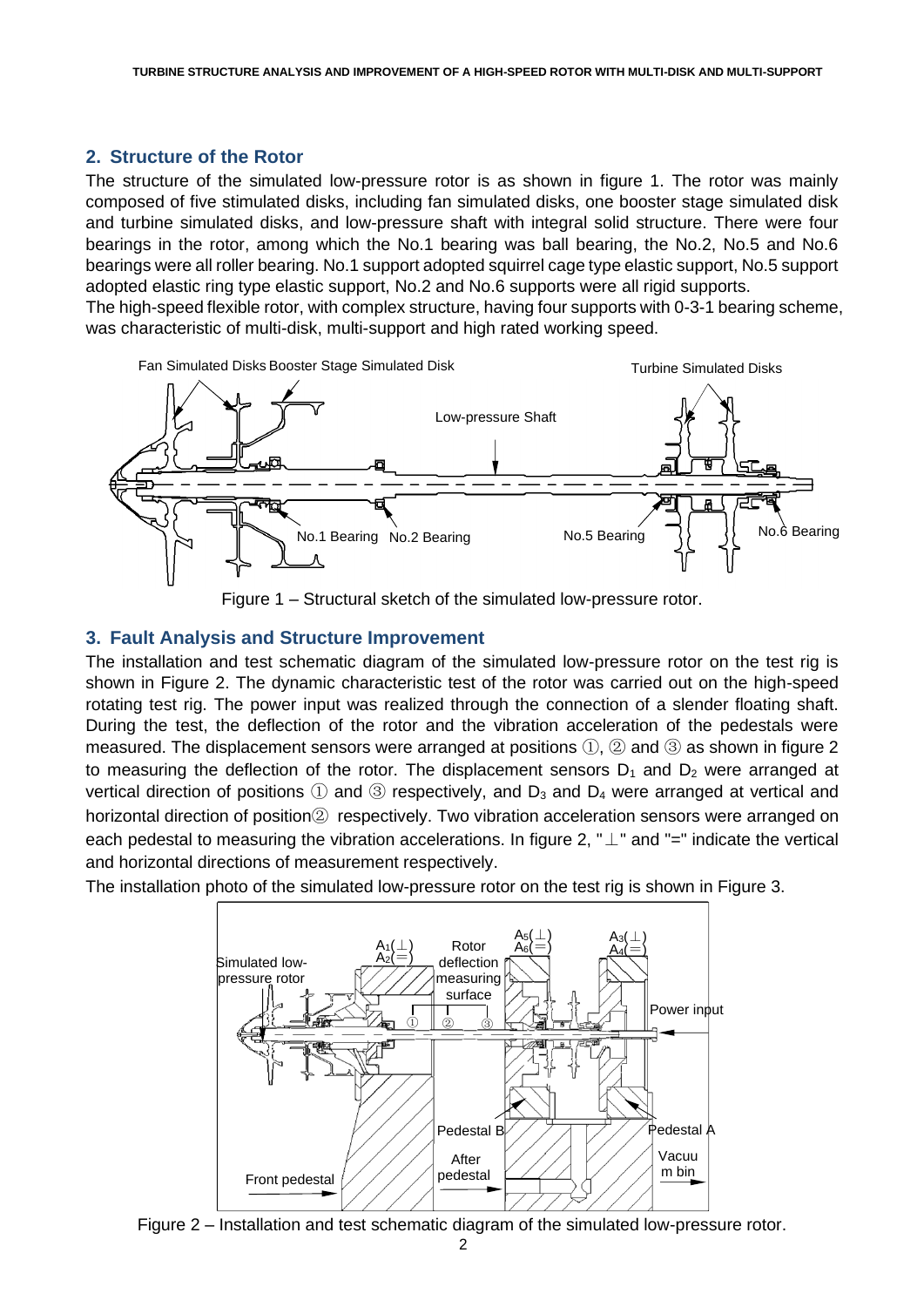

Figure 3 – Installation photo of the simulated low-pressure rotor.

#### 3.1 Fault Phenomenon

When the rotor was running to 40 percent rated working speed, the vibration acceleration measured by  $A_6$  sensor achieved 5.8g which exceeded the limit value. Meanwhile, as it increased sharply with the increase of rotational speed, the test was in no security.

The frequency spectrum of vibration accelerations of each pedestal at 40 percent rated working speed is shown as figure 4. The results of spectrum analysis showed that the value of the base frequency was small, there was non-integer frequency like 2.4 times, 3.2 times and 3.4 times, the frequency component was very complex. And the 3.2 times frequency was the main frequency component which caused vibration acceleration transfinite.



Figure 4 – Frequency spectrum of vibration acceleration of support at 40 percent rated working speed (fault state).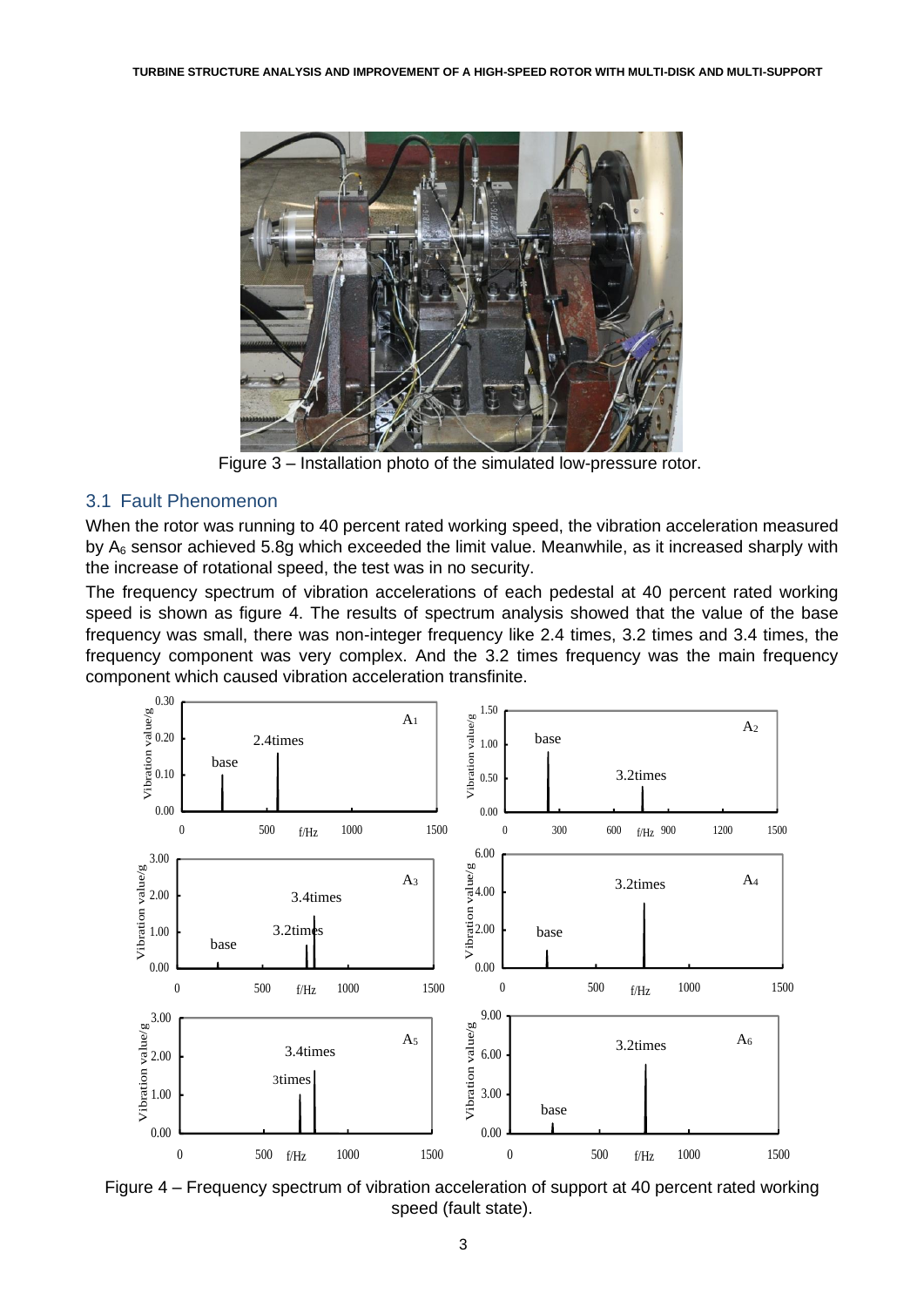### 3.2 Fault Analysis

This study analyzed the joint pattern between the two low-pressure turbine simulated disks and joint structure between the two low-pressure turbine simulated disks and low-pressure shaft. The two lowpressure turbine simulated disks were centered by 6 locating pins, located by the mating face with only 1.2 mm in length. The join between the two disks and 6 locating pins was clearance fit. The first stage simulated disk of low-pressure turbine and low-pressure shaft were centered by 6 incomplete petal-shaped interfaces (incomplete cylindrical surface with only 1.5 mm in length). The second stage simulated disk of low-pressure turbine and low-pressure shaft were centered by the cylindrical surface. And the spline related to the torque transmission section. The complex structures of the low-pressure turbine simulated disks may lead to faults as the positioning of disks that ran at a high speed was unreliable. Schematic diagram of turbine structure is as shown in figure 5. As shown in figure 5, the No.1 locating surface was the mating surface between the first stage simulated disk of the lowpressure turbine and the low-pressure shaft, and the No.2 locating surface was the mating surface between the second stage simulated disk and the low-pressure shaft, the same as below.



Figure 5 – Schematic diagram of turbine structure of the rotor.

## 3.3 Structure Improvement

To ensure the reliable positioning of the low-pressure turbine simulated disks that ran at a high speed and reduce the instable structure without changing the center of mass, mass and moment of inertia, improvement measures were put forward as follows. The two turbine simulated disks worked as a whole part and the 6 dowels were removed. The disks and the low-pressure shaft were improved with the cylindrical surface being the locating surface and splines providing the torque transmission. Also, under the analysis of dynamic characteristic calculation, the improved structure had no substantive impact on the dynamic characteristics of the rotor. The improved structure of the lowpressure turbine simulated disks is as shown in figure 6.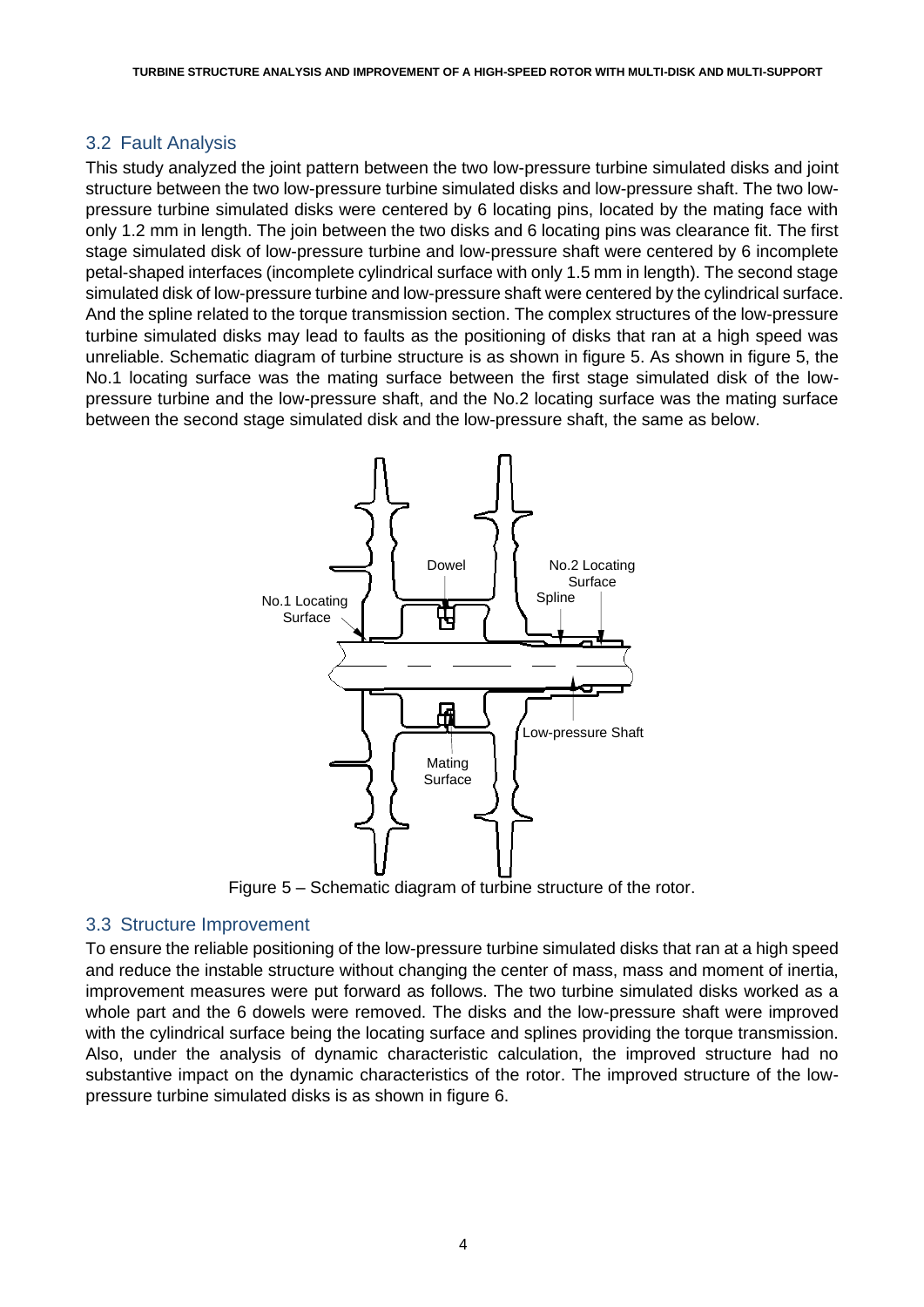

Figure 6 – Improved schematic diagram of turbine structure of the rotor.

## **4. Dynamic Characteristic Analysis**

#### 4.1 Finite Element Model

The dynamic characteristic calculation model of the simulated low-pressure rotor was established by finite method. The model was established by SAMCEF/ROTOR software. The main body and support of rotor were simulated by beam element and bearing element respectively, meanwhile, for the convenience of modeling, some fan simulation panels were simulated with lumped mass cells. The finite element model of the rotor is as shown in figure 7. In figure 7, the "O" represents concentrated mass.



Figure 7 – The finite element model of the rotor.

## 4.2 Calculation Results of Critical Speeds and Mode Shapes

The supporting stiffness for calculation of each bearing is as shown in Table 1. The first three-stage critical speeds and mode shapes were calculated. The first three stages critical speeds and their margin were as shown in Table2. Besides, the first three-stage mode shapes were as shown in Figure8. The formula for calculating critical speed margin is as follows.

*Critical speed margin=[(|Working speed-Critical speed)/Working speed]\*100%* (1)

| Table1-The supporting stiffness for calculation. |      |      |      |      |  |  |  |  |
|--------------------------------------------------|------|------|------|------|--|--|--|--|
| Supporting number                                | NO.1 | NO.2 | NO.5 | NO 6 |  |  |  |  |
| Stiffness/(E+7N/m)                               | 1.0  | 5    | O 1  | h    |  |  |  |  |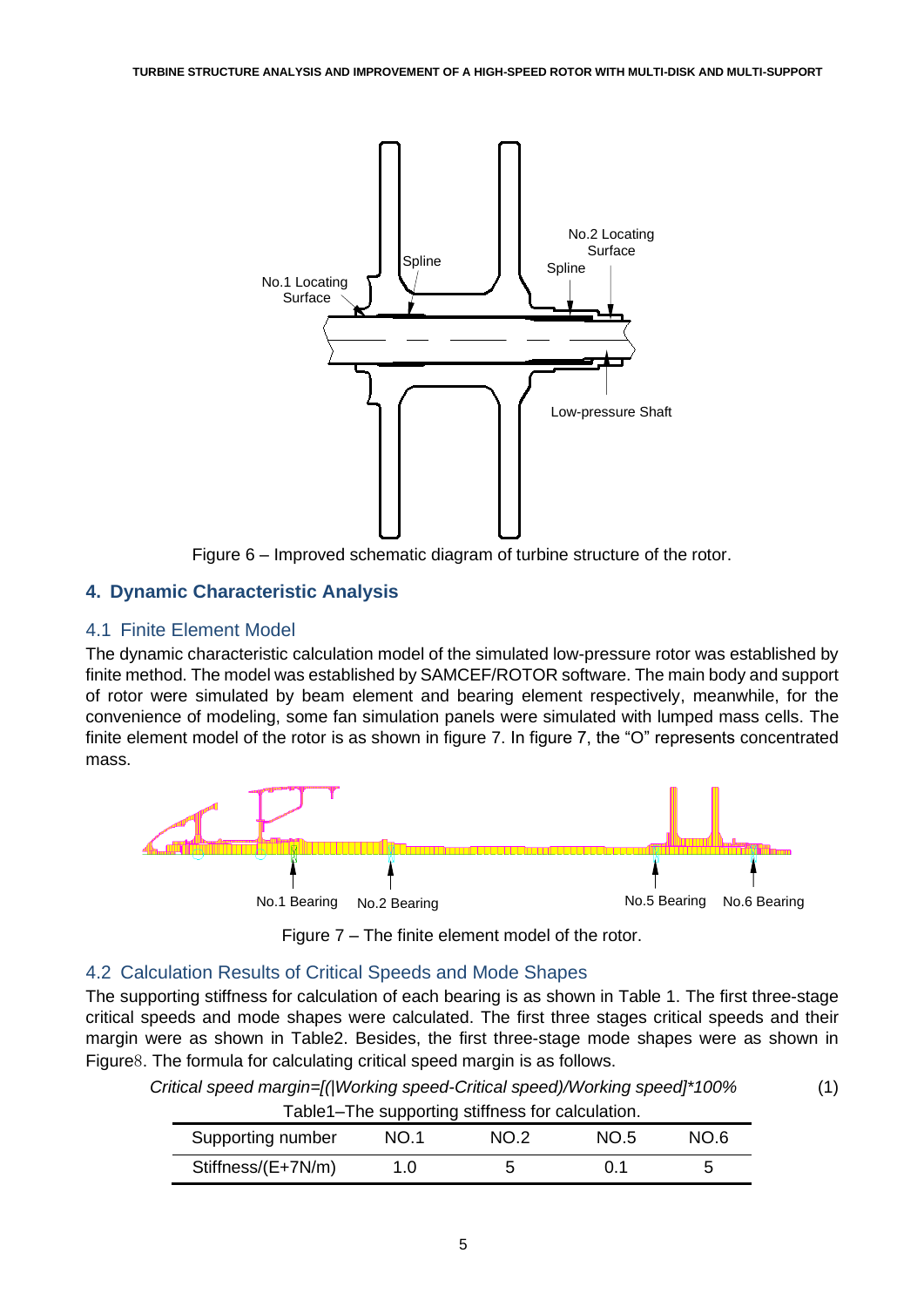

Table2 –The calculation results of the first three stages critical speeds and margin.

c) third stage

Figure 8 – The first three stages mode shapes of the rotor.

From table 2 and figure 8, it is known that the simulated low-pressure rotor worked above two critical speeds, and the first three stages critical speed margin were greater than 50%, which meets the critical speed design criteria [16]. Besides, the first three mode shapes of the rotor were all flexural mode shapes, and the spindling of the low-pressure shaft was the main cause of the bending deformation of the rotor.

## **5. Test Verification**

#### 5.1 Test Results

Dynamic characteristic experiments were carried out on the rotor with improved the low-pressure turbine simulated disks. The results showed that the simulated low-pressure rotor could steadily reach every level of the critical speed, operate to the rated working speed and its vibration performance was good at full speed range. Figure 9 shows the vibration amplitude speed curve measured by four displacement sensors in the full speed range. In figure 9, the relative speed is defined as follows.

*relative speed = (actual speed / rated working speed) \*100%* (2)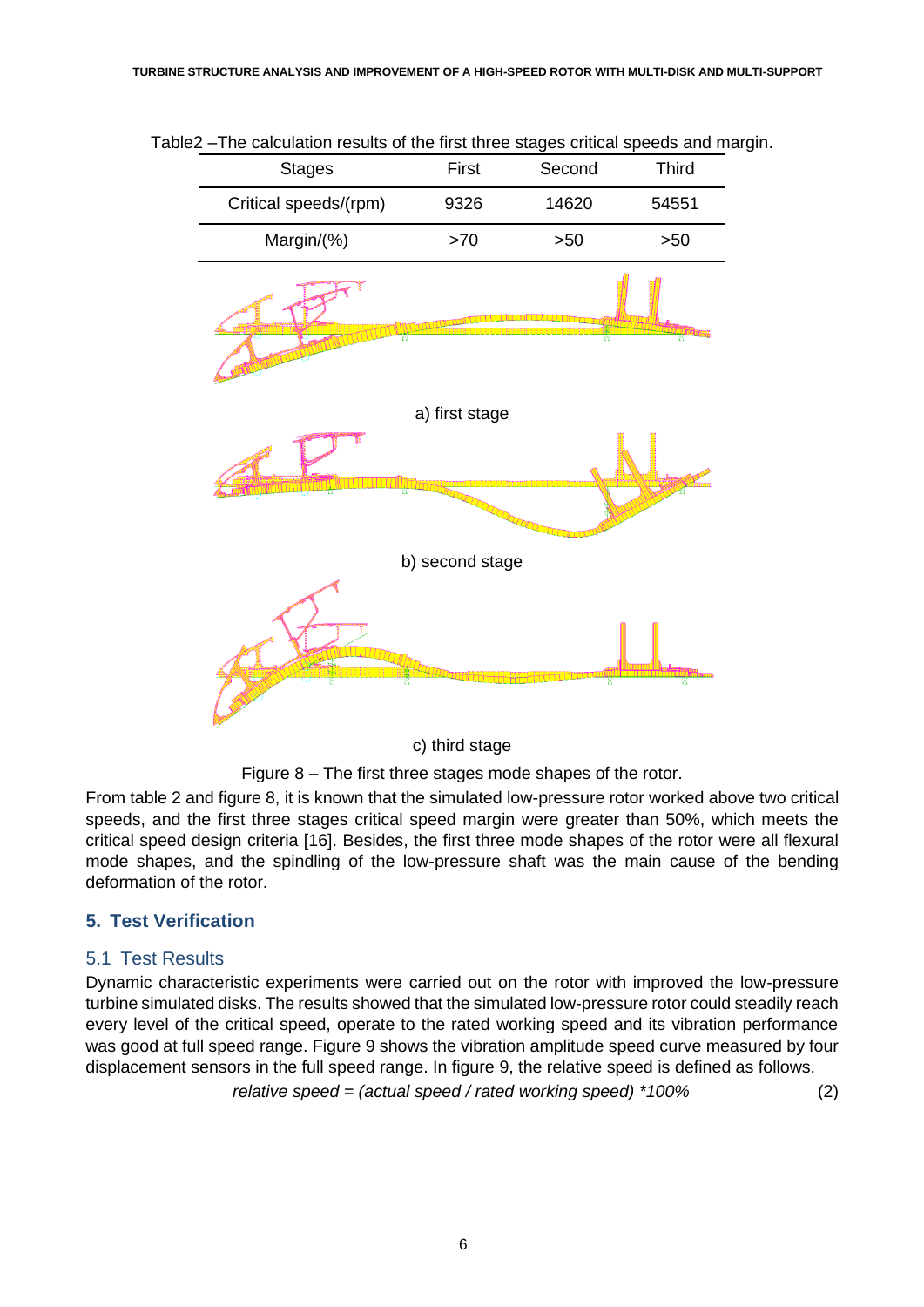

Figure 9 –The displacement-speed curve of the rotor in the whole speed range measured by four displacement sensors.

The spectrum diagram of the simulated low-pressure rotor at 40 percent rated working speed is shown in figure 10. Before and after improving the simulated low-pressure turbine, the total value of the vibration acceleration of each pedestal at 40 percent rated working speed is shown in table 3.



Figure 10 – Frequency spectrum of vibration acceleration of support at 40 percent rated working speed (after improving low- pressure turbine simulated disk's structure).

Table3 – Comparison of total value of vibration acceleration at 40 percent rated working speed.

| Sensor                           | A <sub>2</sub>                     | $A_3$ | $A_4$ | A5 | Ar |
|----------------------------------|------------------------------------|-------|-------|----|----|
| Total value before improving/(g) | 0.69 0.83 1.63 3.58 1.88 5.80      |       |       |    |    |
| Total value after improving/(g)  | 0.35  0.52  0.89  1.65  0.56  2.41 |       |       |    |    |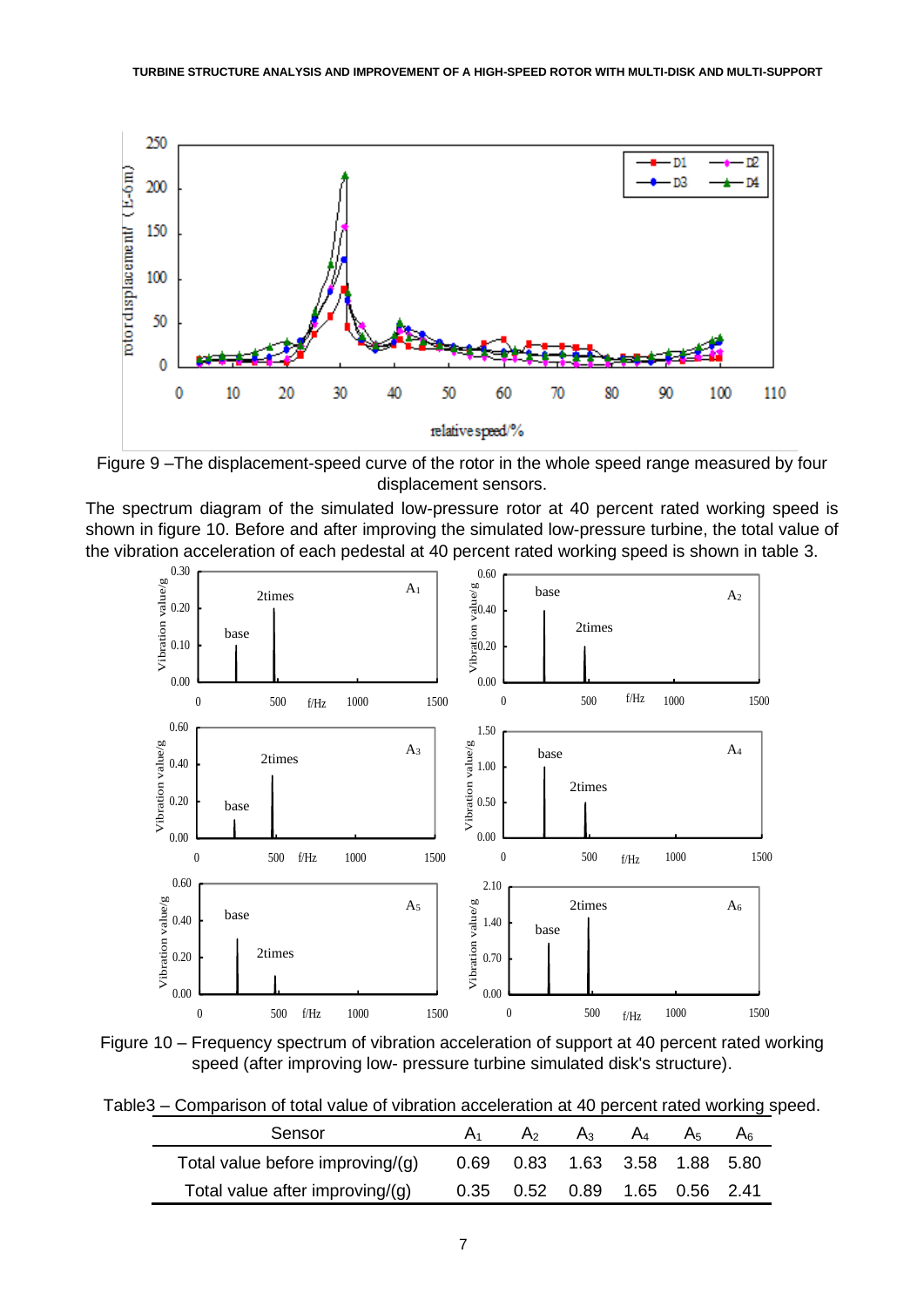It can be seen from figure9, figure10 and table3 that after adopting the improved structure, the simulated low-pressure rotor can safely operate to the rated working speed, the vibration characteristics were good in the whole test process, and the total value of vibration acceleration of each pedestal was greatly reduced compared with that before the improvement, the reduction was no less than 37.35 percent, the frequency component of vibration acceleration of each pedestal was "clean", which there was non-integer frequency component.

The simulated low-pressure rotor could steadily reach every level of the critical speed, operate to the rated working speed and its vibration performance was good at full speed range. The results of the spectrum analysis showed that non-integer frequency component no longer existed when the rotor running at 40 percent rated working speed.

## 5.2 Calculation Analysis

According to the test results, the test values and calculation errors of the first two stages critical speeds of the simulated low-pressure rotor were obtained, which is as shown in Table 4. The calculation error is defined as follows:

*Calculation errors=[(|test result-calculated result|)/test result]\*100%* (3)

# Table4 – Comparison between the calculated results and the test results of the first two stages

| <b>Critical speed Stages</b> | First | Second |  |
|------------------------------|-------|--------|--|
| Calculated results/(rpm)     | 9326  | 14620  |  |
| Test results/(rpm)           | 9657  | 14501  |  |
| errors/(%)                   | 3.42  | 0.82   |  |

It is known from table4 that the error of the first order speed calculation is 3.42%, and the critical error of the second critical speed is 0.82%. Considering the difference of the actual complex structure and stiffness of the rotor, the calculation results were in good agreement with the test results. The finite element model established well reflected the actual dynamic characteristics of the simulated lowpressure rotor.

# **6. Conclusion**

In this paper, the fault analysis and dynamic characteristics of a simulated low-pressure rotor with complex structure of a small turbofan engine were studied. Dynamic characteristic experiments were carried out on the rotor with improved the low-pressure turbine simulated disks. The rotor could steadily reach every level of the critical speed, operate to the rated working speed and its vibration performance was good at full speed range. The main conclusions are as follows:

(1) In the process of structural design of the complex structure rotor in aeroengine, attention should be paid to the positioning reliability of the connecting parts of the main parts. And the intermediate connecting structure with unreliable positioning should be avoided.

(2) The improvement measures were effective and the fault location was accurate. The vibration characteristics of the simulated low-pressure rotor in the whole speed range were good after adopting the improved measures, which verified the rationality of the whole rotor structure.

(3) The finite element model established well reflected the actual dynamic characteristics of the simulated low-pressure rotor.

(4) The result can provide references for the structural design of low-pressure rotor.

# **7. Contact Author Email Address**

Mailto: nwjxj@126.com.

## **8. Copyright Statement**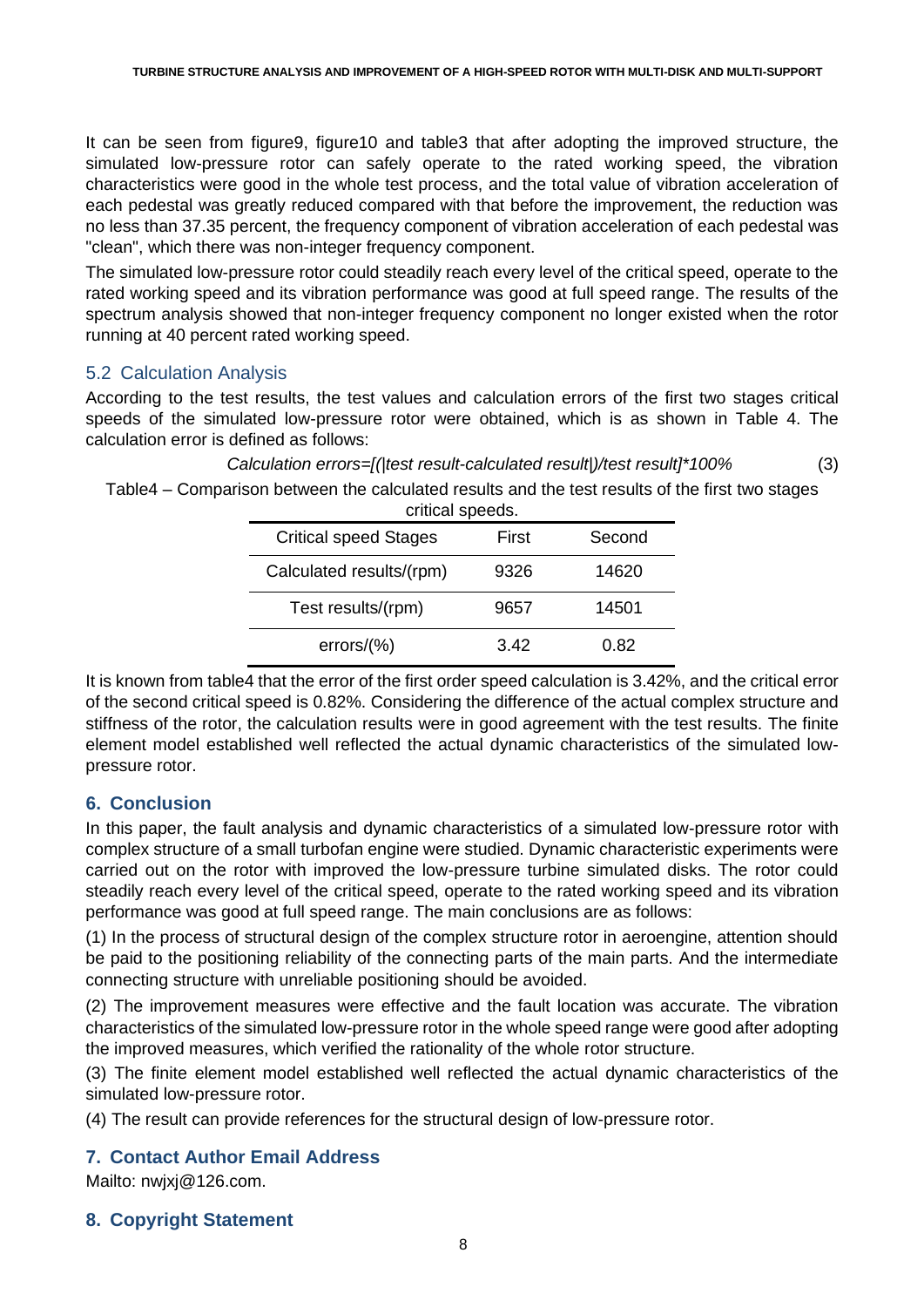#### **TURBINE STRUCTURE ANALYSIS AND IMPROVEMENT OF A HIGH-SPEED ROTOR WITH MULTI-DISK AND MULTI-SUPPORT**

The authors confirm that they, and/or their company or organization, hold copyright on all of the original material included in this paper. The authors also confirm that they have obtained permission, from the copyright holder of any third party material included in this paper, to publish it as part of their paper. The authors confirm that they give permission, or have obtained permission from the copyright holder of this paper, for the publication and distribution of this paper as part of the ICAS proceedings or as individual off-prints from the proceedings.